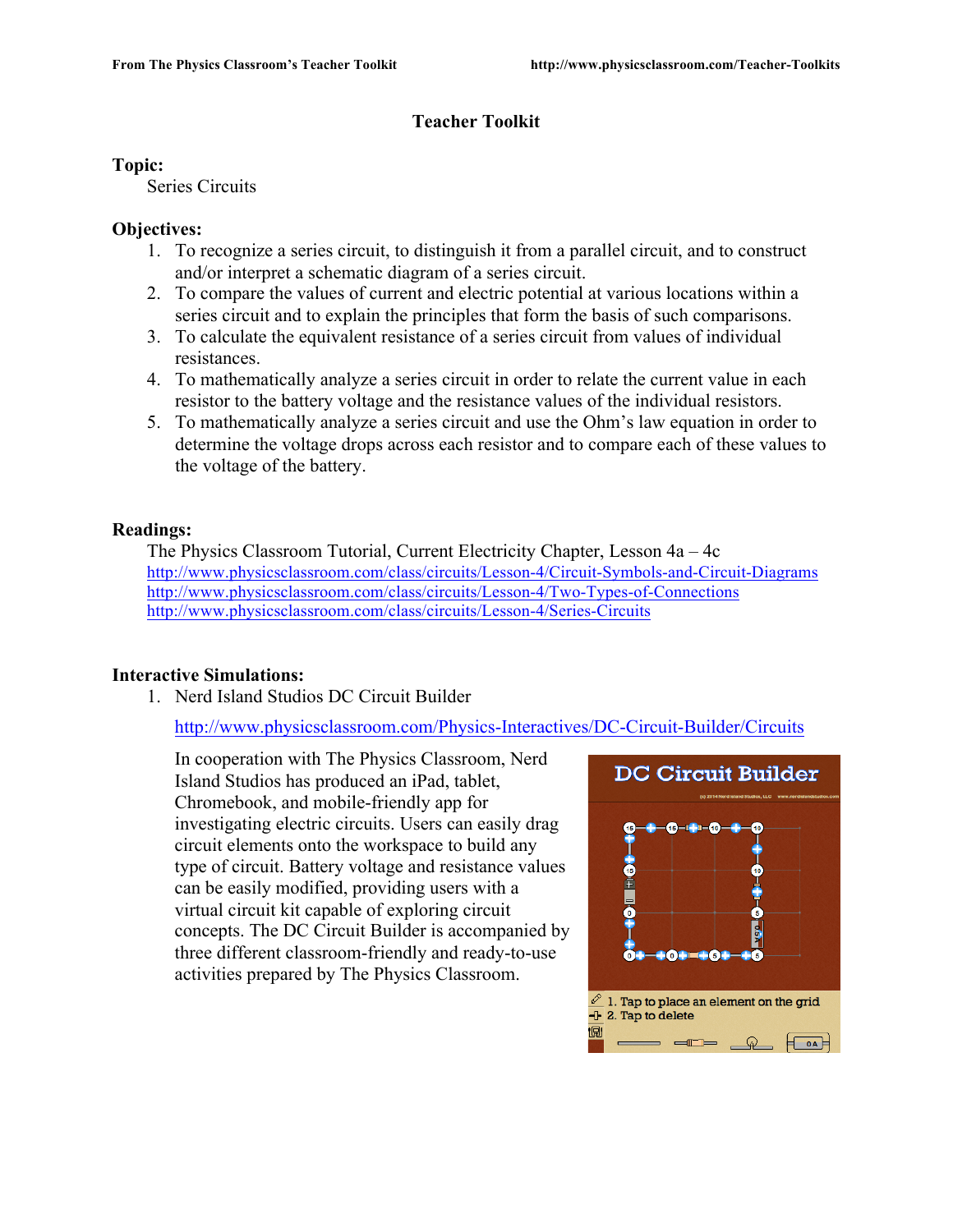#### 2. PhET DC Circuit Construction Kit

http://phet.colorado.edu/en/simulation/circuit-construction-kit-dc

Robust interactive simulation lets students drag wires, batteries, resistors, bulbs, and switches to construct a model of a DC circuit. They can take measurements with the virtual ammeter and voltmeter. The circuit can be built in series, parallel, or more complex configurations. Right click, change the resistance, and watch the effects on the light bulb.



*Note: Here's an additional link to a comprehensive student guide, developed by a high school teacher specifically for use with this simulation.*  http://phet.colorado.edu/en/contributions/view/3654

## 3. The Concord Consortium: Electric Current Model

http://concord.org/stem-resources/electric-current

Take a deep exploration into the relationships between voltage, current, and resistance with this set of interactive models for introductory physics. It starts with atomic-level models to investigate how voltage and resistance affect electron flow. Then it explores how current is different from voltage and finishes with



models of a hydrogen fuel cell and an incandescent light bulb filament. Students can take snapshots of their models, annotate them, and save or share. Allow 90 minutes.

4. Electric Circuit Diagram Template

https://docs.google.com/drawings/d/1m8Z3- AqddgyrH17Ixbwq4FP0LAKRqtx4LdHKJDsaFg4/edit

Login to your Google account to use this free tool for making sharable electric circuit diagrams. It's part of the Google Engineering ToolBox. This tool is appropriate for more advanced students, as it allows choices of AC or DC, capacitance, variable inductors, and more.

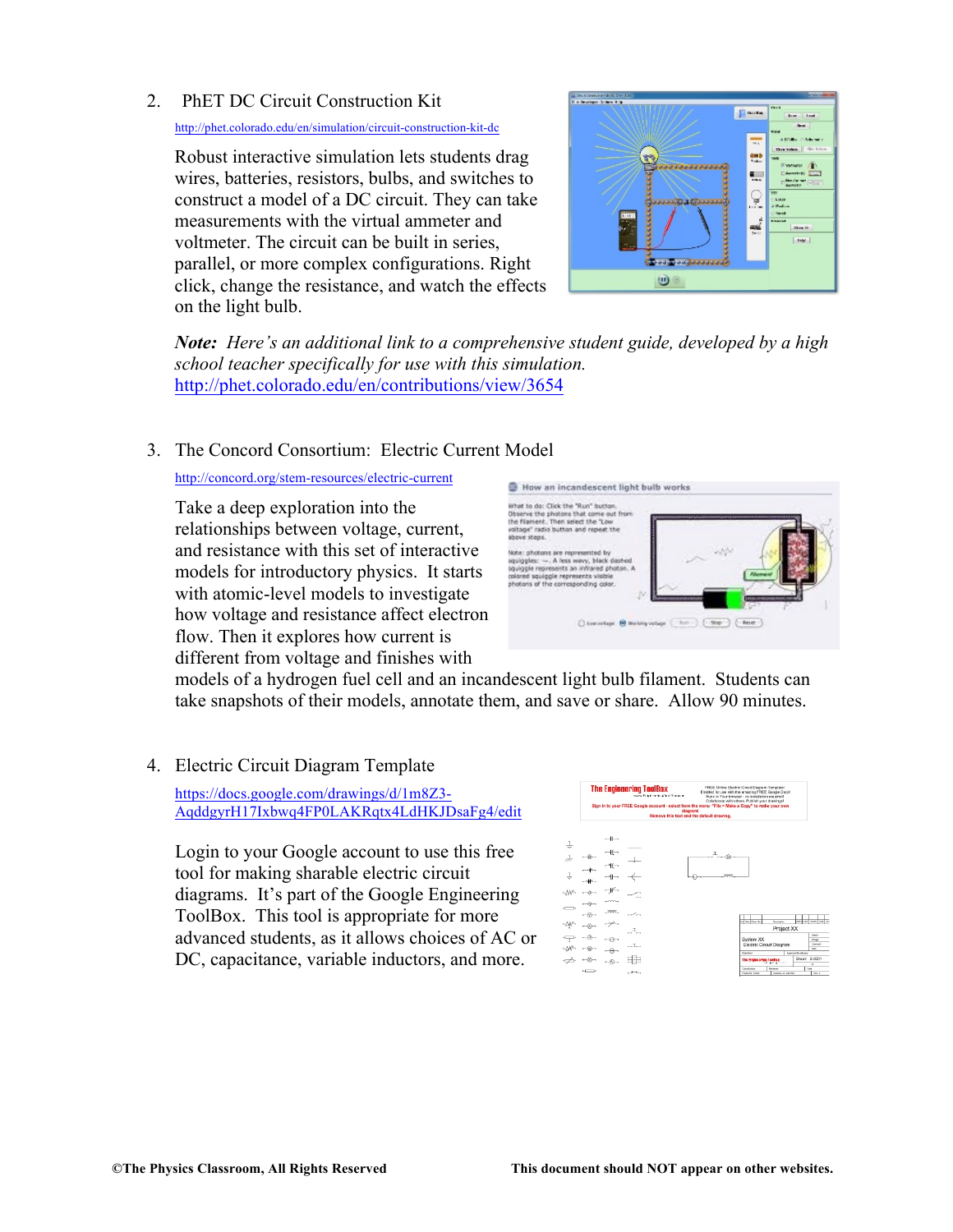#### **Video and Animation:**

1. Education Commons: What Happens When a Current Passes Through a Circuit?

https://www.youtube.com/watch?v=cEaT29Hqm7o

Good choice for a flipped lesson, this 14-minute video uses circuit board demos and animated circuit diagrams to explain what happens when current flows through two light bulbs in a circuit. Explicit explanations of why the current flow is greater in one of the bulbs in the series should help dispel the misconception that "the current is used up".



2. Molecular Expressions Animation: Resistance at the Molecular Level

http://micro.magnet.fsu.edu/electromag/java/filamentresistance/index.html

This very simple JAVA animation from Florida State University illustrates what happens to the movement of free electrons when voltage is applied across a conductor (a light bulb filament). It was developed to help students visualize that as electrons collide, the energy used to cause current flow is converted into heat and light.



## **Labs and Investigations:**

- 1. The Physics Classroom, The Laboratory, Series versus Parallel Lab Students explore series and parallel circuits in a very conceptual manner in order to determine how they are similar and how they are different. The effect of a single bulb being removed and the effect of bulbs being added are investigated.
- 2. The Physics Classroom, The Laboratory, Comparing Voltage Drops and Currents in Series Lab Students use ammeters and voltmeters to make measurements and investigate mathematical relationships between ∆V, I and R for individual resistors and the overall circuit.
- 3. The Physics Classroom, The Laboratory, Bulbs in Series Circuit Lab Students make comparisons of the relative brightness, the current and the electric potential difference (∆V) for a low-resistance and a high-resistance light bulb placed together in a series circuit. Explanations for the observation of brightness must be provided.

Link: http://www.physicsclassroom.com/lab#circuits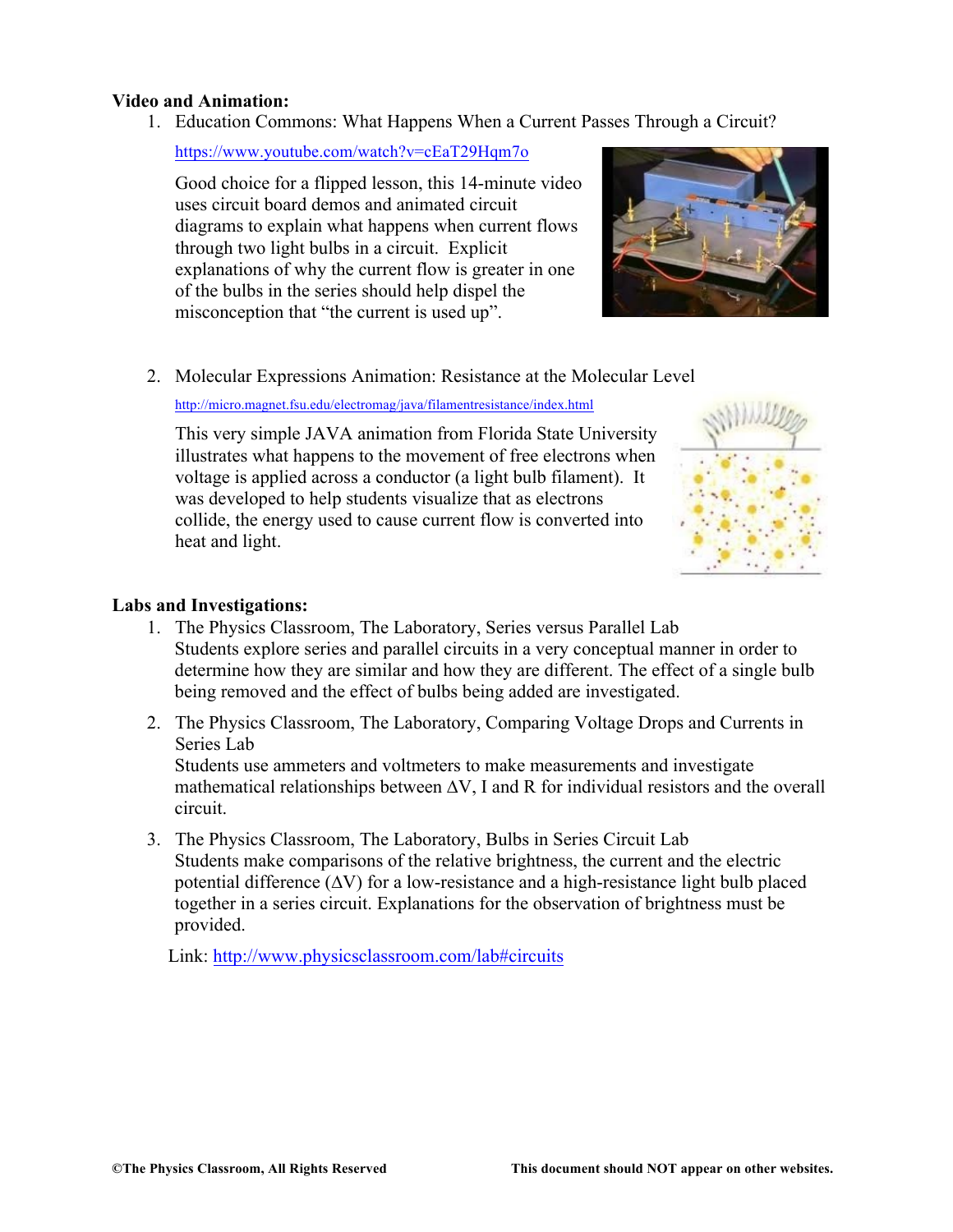#### **Demonstration Ideas:**

1. PhET Teacher Contributions: Circuit Construction Kit Presentation

http://phet.colorado.edu/en/contributions/view/2822

Set of 13 Power Point slides for classroom formative assessment on series/parallel circuits. It was developed by a PhET "Gold-Star winning" high school teacher and can be accessed as a PDF for presentation or as a Power Point document with answers provided in annotations.

# **Which resistor will** have the greatest voltage?

A. The upper resistor **B. The lower resistor** C. They have the same voltage



## 2. MIT Tech TV Physics Demo: Conductivity of Ionized Water

http://techtv.mit.edu/videos/798-mit-physics-demo-conductivity-of-ionized-water

In this 1-minute video demonstration, a light bulb is placed in series with two copper plates immersed in de-ionized water. Watch the bulb light up as the plates are touched together and turn off as they are pulled apart. But wait……kosher salt is dropped into the de-ionized water. The salt dissolves, causing ions to be dispersed throughout the liquid. The free ions allow current to flow through the water, completing the circuit and lighting the bulb.



#### **Minds On Physics Internet Modules:**

The Minds On Physics Internet Modules are a collection of interactive questioning modules that target a student's conceptual understanding. Each question is accompanied by detailed help that addresses the various components of the question.

- 1. Electric Circuits, Assignment EC7 Series Circuits Concepts
- 2. Electric Circuits, Assignment EC9 Series Circuits Calculations

Link: http://www.physicsclassroom.com/mop

# **Conceptual Building Exercises:**

- 1. The Curriculum Corner, Electric Circuits, Series Circuits
- 2. The Curriculum Corner, Electric Circuits, Circuit Analysis

Link: http://www.physicsclassroom.com/curriculum/circuits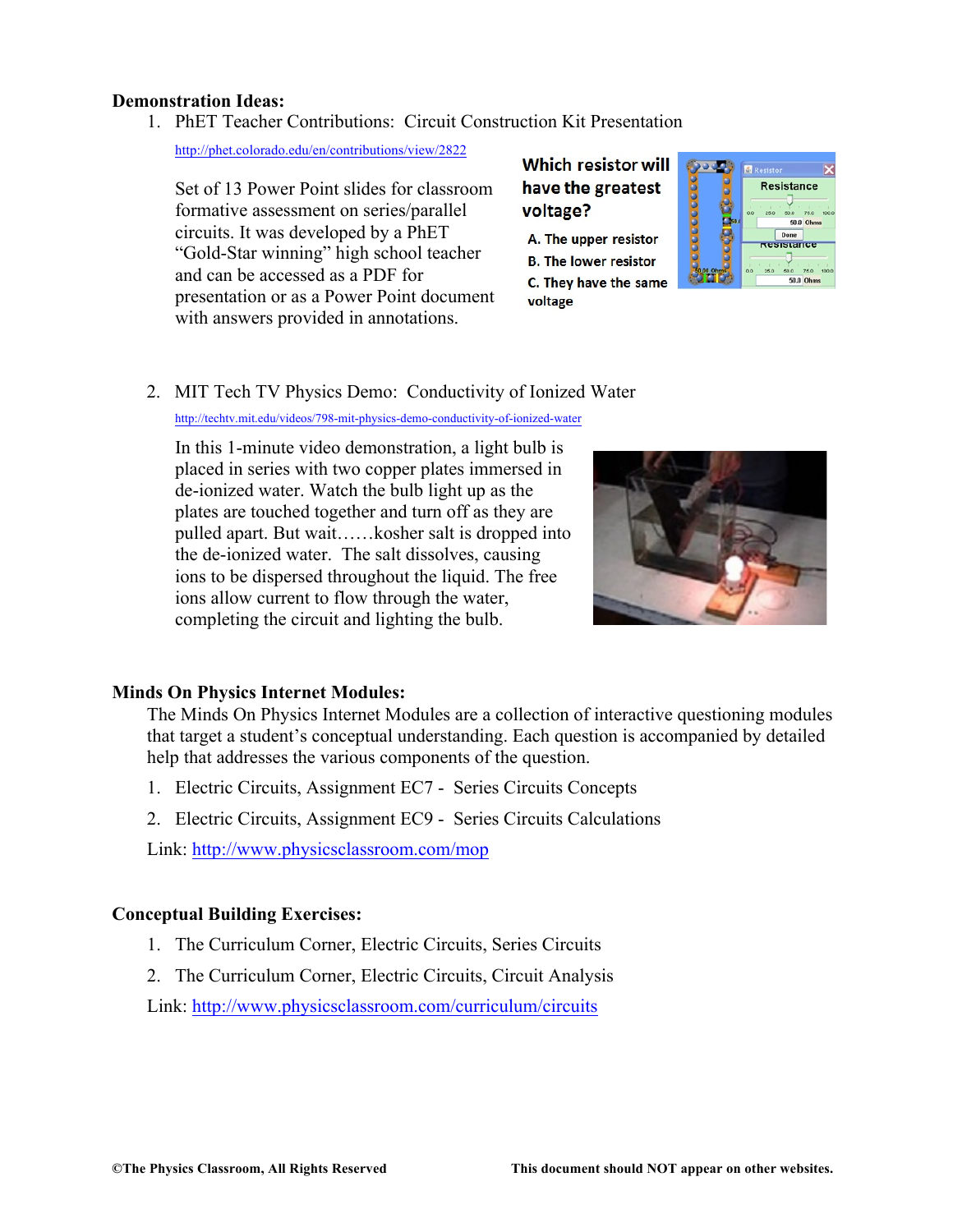#### **Problem-Solving Exercises:**

1. The Calculator Pad, Electric Circuits, Problems #20 - #28 Link: http://www.physicsclassroom.com/calcpad/circuits

#### **Science Reasoning Activities:**

- 1. Science Reasoning Center, Electric Circuits, Bulb A and Bulb B
- 2. Science Reasoning Center, Electric Circuits, Series and Parallel Lab

Link: http://www.physicsclassroom.com/reasoning/circuits

#### **Real Life Connections:**

1. Edison vs. Westinghouse: A Shocking Rivalry

http://www.smithsonianmag.com/history/edison-vs-westinghouse-a-shocking-rivalry-102146036/?no-ist

Science is the story of real people, real rivalries, heroic efforts, and (sometimes) not-so-heroic tactics. The "Battle of the Currents" pitted Thomas Edison (developer of the DC current system) against Nikola Tesla and George Westinghouse, proponents of AC power systems. Edison engaged in a smear campaign by using AC current systems to electrocute a dog, elephant, and even a condemned prisoner. He told shocked audiences that AC was



dangerous and would kill them within months after installation. (This feature article from Smithsonian Magazine is an excellent resource for a lesson on ethics in scientific enterprise.)

#### 2. Department of Energy: The History of the Light Bulb

http://energy.gov/articles/history-light-bulb

Nicely presented interactive timeline with background article that discusses the evolution of the light bulb. It covers the early arc lamp, Edison's carbon-filament incandescent bulb, tungsten filament



bulbs, fluorescent breakthroughs, Edward Hammer's CFL (compact fluorescent light) and LED lighting.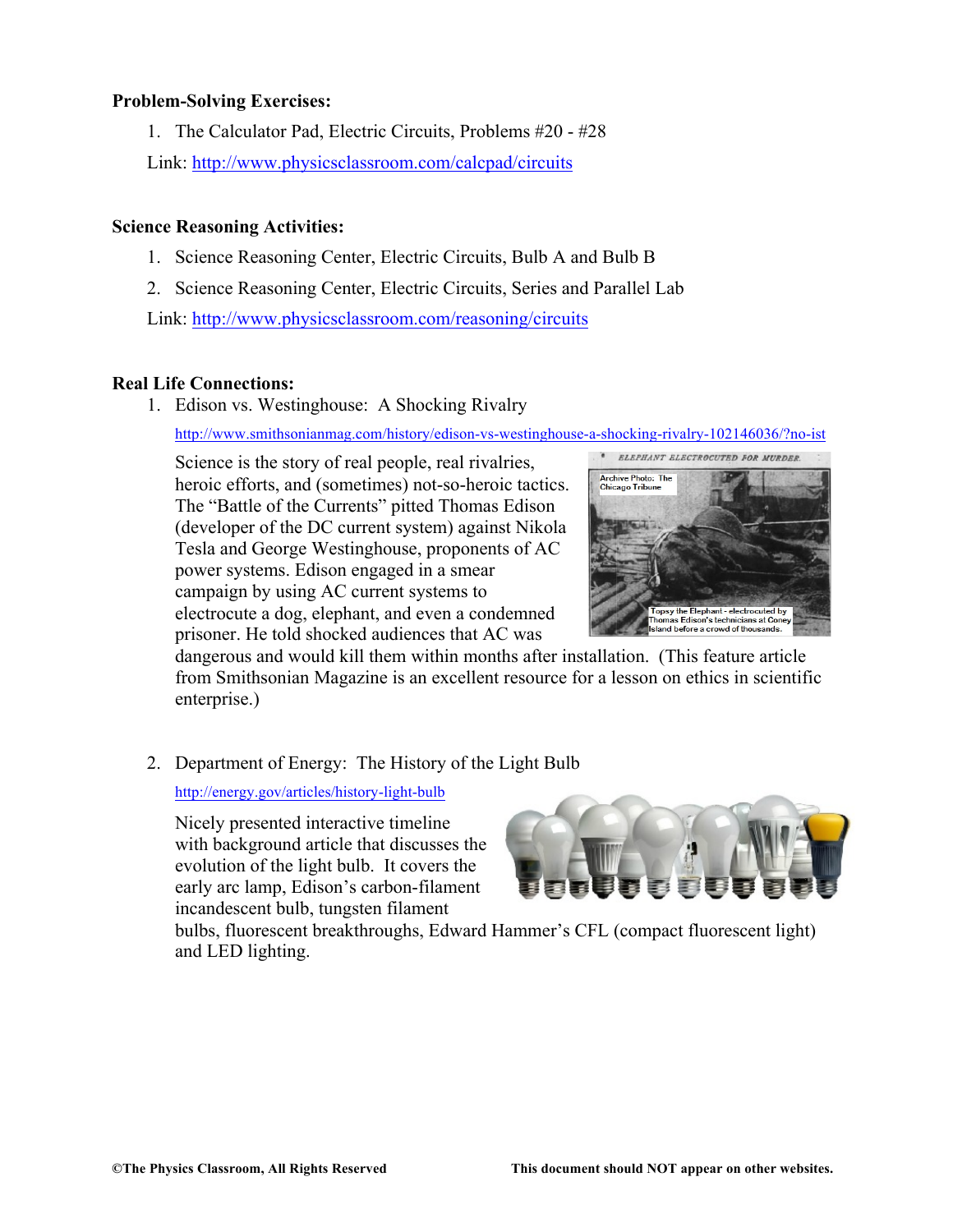#### **Common Misconception:**

1. Current Gets Used Up

It is helpful to often repeat the phrase "current is everywhere the same." And it is also helpful to be on the lookout for the common and faulty student twist of this phrase into "current never changes." Emphasize to students that the charge in a circuit is not used up or consumed. It simply flows about the circuit together when an electric potential difference is impressed across the circuit. So for a series circuit, each resistor in the series has the same current in it. Because students will be insistent that *something* is getting used up, describe the lowering of electric potential energy possessed by the charge as it passes through a resistor. This energy is being transformed into nonelectrical forms (heat, light, mechanical, etc.). This conversion of energy causes the charge to lower its electrical potential as it passes through a circuit. Charge is not becoming used up; it is simply becoming *less energized*.

#### **Related PER (Physics Education Research)**

1. *Students' understanding of direct current resistive electric circuits*, Engelhardt and Beichner, American Journal of Physics 72 (1), 98 (2004).

Link: http://www.ncsu.edu/per/Articles/Engelhardt&Beichner.pdf

This article reports on the use of the DIRECT diagnostic test (Determining and Interpreting Resistive Electric Circuit Concepts Test) to analyze student understanding of DC circuit concepts. Researchers found that both high school and college students, especially females, held multiple misconceptions – even after instruction. The main source of misconception, according to the authors, is with confusion about the underlying mechanism of electric circuits and the meaning of "current". *Free download*

#### **Elsewhere on the Web:**

1. Museum of Electricity and Magnetism

http://www.magnet.fsu.edu/education/tutorials/museum/index.html

Great collection of stories about 50+ key inventions in the field of electricity and magnetism, all with high-quality photos of actual devices or replicas. You'll find the Bell telephone, Tesla coil, cyclotron, electrophorus, the first hydroelectric power plant, Oersted's compass, a Wimshurst machine, and more. From the Florida State University Digital Collection.

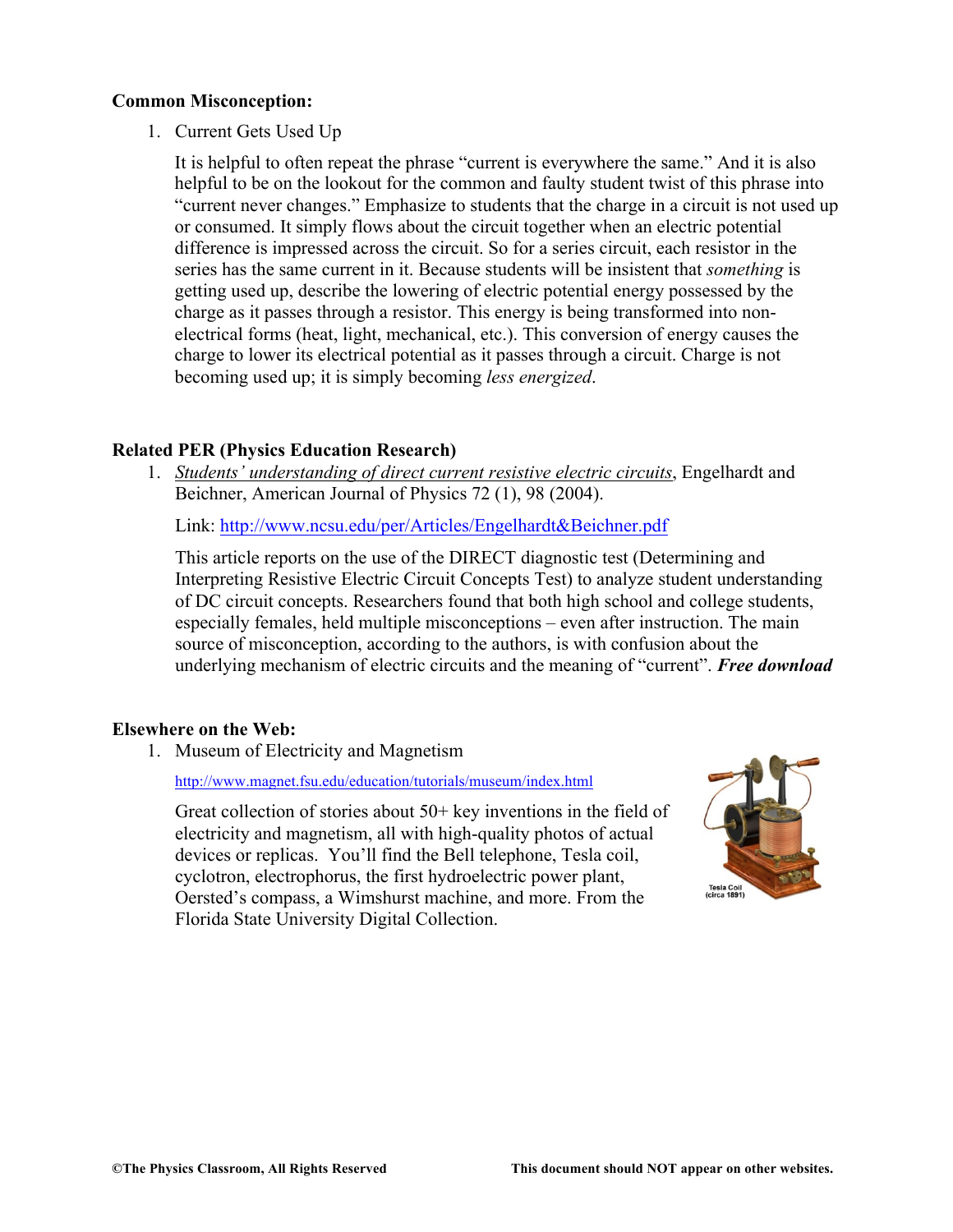#### **Assessments**

1. All About Circuits: Series DC Circuits

http://www.allaboutcircuits.com/worksheets/dc\_s.html

A set of open-access problems with user-activated answer keys. The 27 problems, all related to series circuits, provide practice through multiple choice, fill-in-the-blanks, and completion of data tables.

#### **Standards:**

# **A. Next Generation Science Standards (NGSS) Performance Expectations**

- **• High School – HS-PS2-6** Communicate scientific and technical information about why the molecular-level structure is important in the functioning of designed materials or systems.
- **High School** Develop and use models to illustrate that energy at the macroscopic scale can be accounted for as a combination of energy associated with the motions of particles and energy associated with the relative positions of particles.

#### **Disciplinary Core Ideas**

- **• MS.PS2.B.i** Electric and magnetic (electromagnetic) forces can be attractive or repulsive, and their sizes depend on the magnitudes of the charges, currents, or magnetic strengths involved and on the distances between the interacting objects.
- **• HS-PS1.A.i** The structure and interactions of matter at the bulk scale are determined by electrical forces within and between atoms
- **HS-PS3.A.i** "Electrical energy" may mean energy stored in a battery or energy transmitted by electric currents.
- **• HS-PS3.D.i** Although energy cannot be destroyed, it can be converted to less useful forms—for example, to thermal energy in the surrounding environment.

#### **Crosscutting Concepts**

### **Cause & Effect: Mechanism and Explanation** –

**•** Events have causes, sometimes simple, sometimes multifaceted. A major activity of science is investigating and explaining causal relationships and the mechanisms by which they are mediated.

#### **Systems and System Models**

**•** Defining the system under study (specifying its boundaries and making explicit a model of that system) provides tools for understanding and testing ideas that are applicable through science and engineering.

#### **Energy and Matter**

**•** Tracking fluxes of energy and matter into, out of, and within systems helps one understand the systems' possibilities and limitations.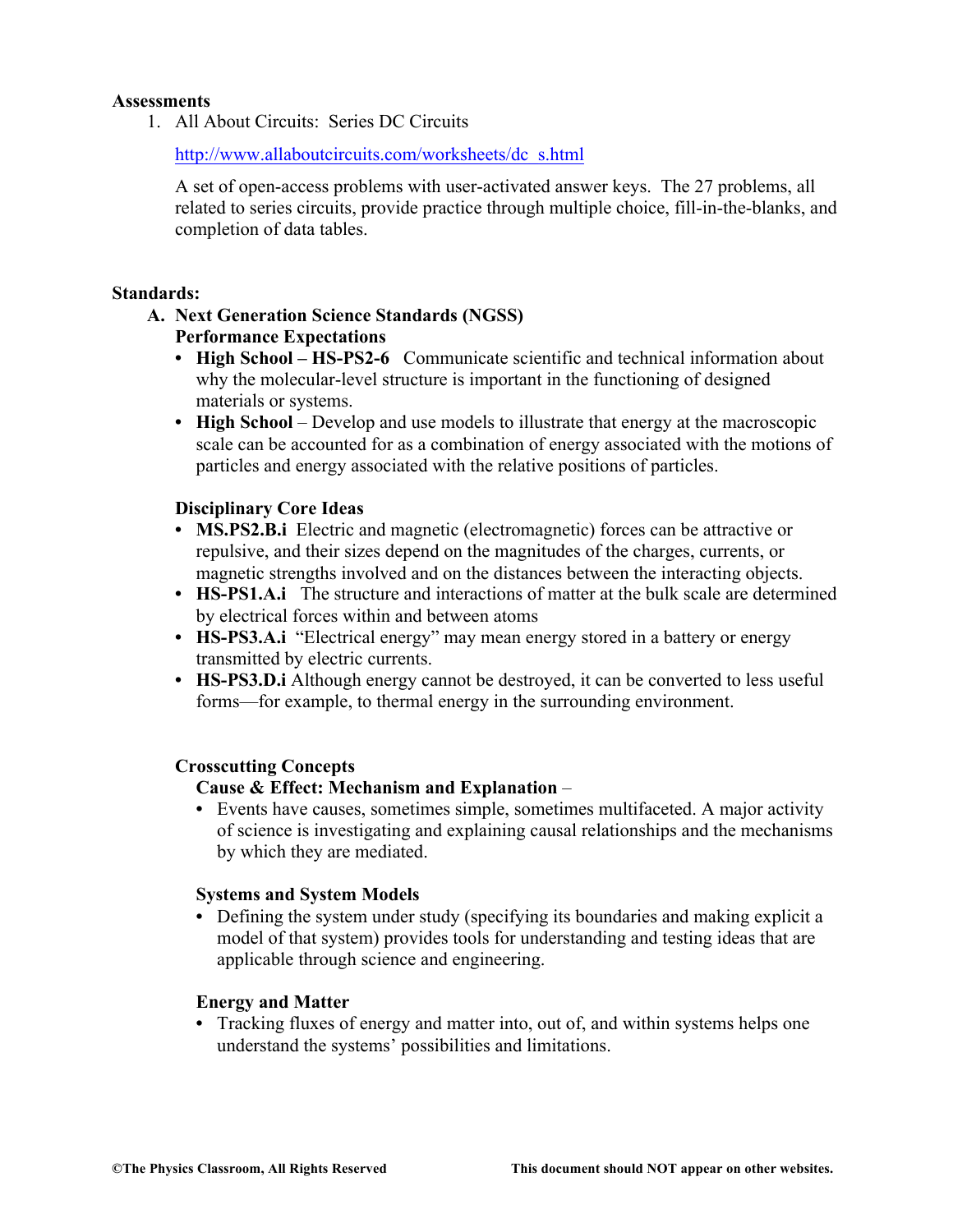#### **Science and Engineering Practices Practice #2: Developing and Using Models**

- Develop and/or use multiple types of models to provide mechanistic accounts of phenomena
- Develop and/or use a computational model to generate data to support explanations, predict phenomena, and analyze systems.

# **Practice #3: Planning and Carrying Out Investigations**

- Plan and conduct an investigation individually and collaboratively to produce data to serve as the basis for evidence … and consider limitations on the precision of the data
- Select appropriate tools to collect, record, analyze, and evaluate data.
- Collect data about a complex model or system to identify failure points or improve performance relative to criteria for success or other variables.

## **Practice #4: Analyzing and Interpreting Data**

- Analyze data using tools, technologies, and/or models to make valid and reliable scientific claims or determine an optimal design solution.
- Analyze data to identify design features or characteristics of the components of a proposed system to optimize it relative to criteria for success.

## **Practice #5: Using Mathematics and Computational Thinking**

- Create and/or revise a computational model or simulation of a phenomenon, designed device, process, or system.
- Use mathematical and/or algorithmic representations of phenomena or design solutions to describe and/or support claims and explanations.
- Apply techniques of algebra and functions to represent and solve scientific and engineering problems.
- Apply ratios, rates, percentages, and unit conversions in the context of complicated measurement problems involving quantities with derived or compound units.

#### **Practice #6: Constructing Explanations**

• Construct and revise an explanation based on valid and reliable evidence obtained from a variety of sources (including students' own investigations, models, theories, simulations) and the assumption that theories and laws that describe the natural world operate today as they did in the past and will continue to do so in the future.

#### **Practice #8: Obtaining, Evaluating, and Communicating Information**

- Critically read scientific literature adapted for classroom use to determine the central ideas or conclusions and/or to obtain scientific and/or technical information to summarize complex evidence, concepts, processes, or information presented in a text.
- Gather, read, and evaluate scientific and/or technical information from multiple authoritative texts.
- Communicate scientific and/or technical information or ideas in multiple formats (i.e., orally, graphically, textually, mathematically).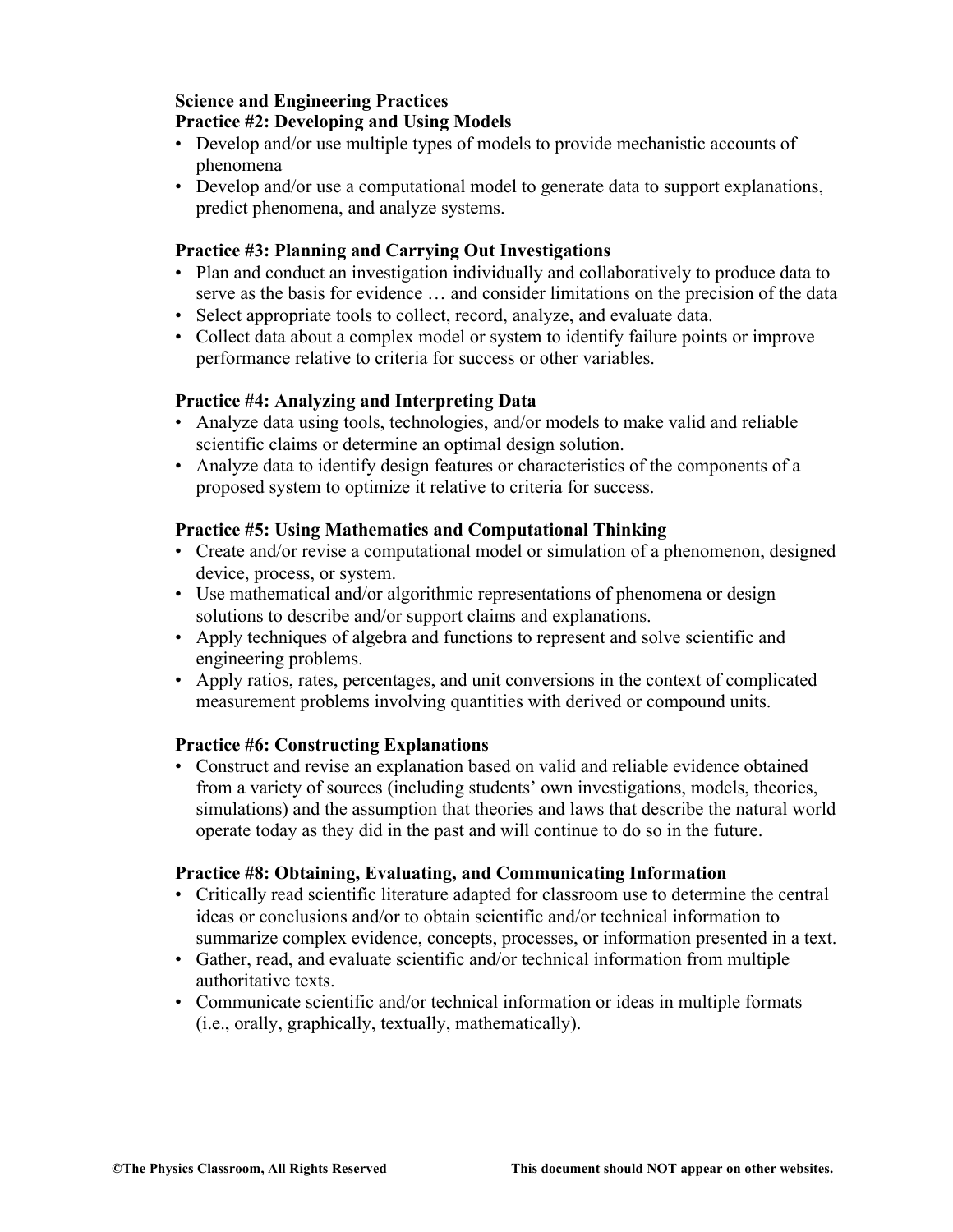# **The Nature of Science**

### **Scientific Investigations Use a Variety of Methods**

- Scientific inquiry is characterized by a common set of values that include: logical thinking, precision, open-mindedness, objectivity, skepticism, replicability of results, and honest and ethical reporting of findings.
- Scientific investigations use a variety of methods, tools, and techniques to revise and produce new knowledge.

# **B. Common Core Standards for Mathematics – Grades 9-12 Functions – Interpreting Functions**

- **• F-IF.4** For a function that models a relationship between two quantities, interpret key features of graphs and tables in terms of the quantities, and sketch graphs showing key features.
- **• F-IF.6** Calculate and interpret the average rate of change of a function (presented symbolically or as a table) over a specified interval. Estimate the rate of change from a graph.

## **Linear, Quadratic, and Exponential Models**

- **• F-LE.1.b –** Recognize situations in which one quantity changes at a constant rate per unit interval relative to another.
- **• F-LE.5 –** Interpret the parameters in a linear or exponential function in terms of a context.

# **C. Common Core Standards for English/Language Arts (ELA) – Grades 9-12 Key Ideas and Details: High School**

- **RST.11-12.3** Follow precisely a complex multistep procedure when carrying out experiments, taking measurements, or performing technical tasks; analyze the specific results based on explanations in the text.
- **• RST.11-12**  Determine the central ideas or conclusions of a text; summarize complex concepts, processes, or information presented in a text by paraphrasing them in simpler but still accurate terms.

# **Craft and Structure – High School**

- **• RST.11-12.5**  Determine the meaning of symbols, key terms, and other domainspecific words and phrases as they are used in a specific scientific or technical context relevant to grades 11-12 texts and topics.
- **RST.11-12.6** Analyze the author's purpose in providing an explanation, describing a procedure, or discussing an experiment in a text, identifying important issues that remain unresolved.

#### **Integration of Knowledge and Ideas** – **High School**

**• RST.11-12.9** – Synthesize information from a range of sources (e.g., texts, experiments, simulations) into a coherent understanding of a process, phenomenon, or concept, resolving conflicting information when possible.